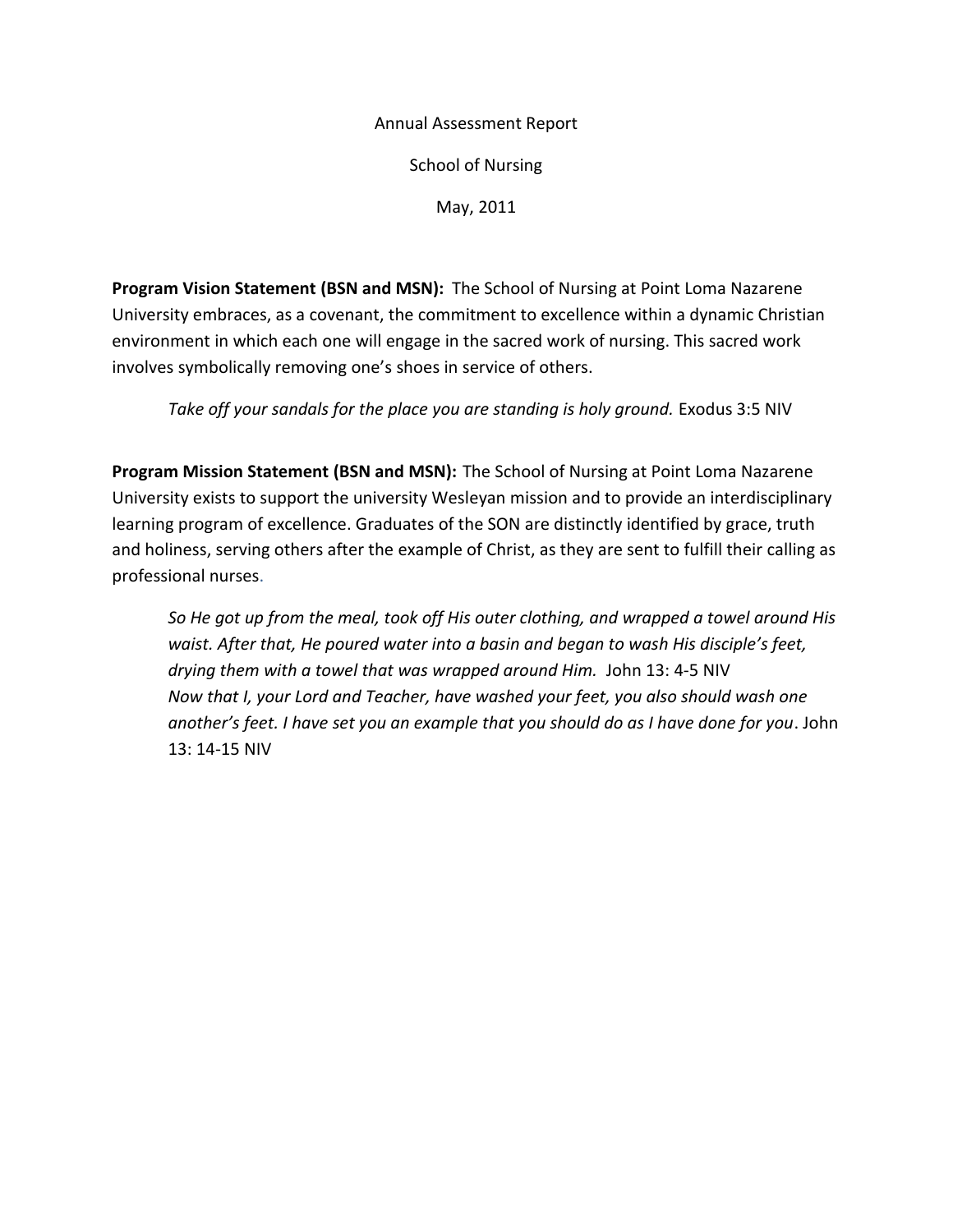**Program Learning Outcomes:** The SON is transitioning from the use of the term "program outcomes" to "program values". It is our goal to intentionally incorporate the Christian worldview of nursing, further clarifying how PLNU graduates are "set apart" from other nursing graduates.

# **Curriculum Values (PLO's) BSN and MSN**

- **1. Inquiring Faithfully:** The student will demonstrate knowledge, skill and behavior of the evidence-based practice of nursing which integrates growth in reasoning, analysis, decision-making and the application of theory with the goal of advocating for others and/or self. This includes holistic nursing skills and the nursing process. **ILO-Learning**
- **2. Leading Faithfully**: The student will incorporate a foundational relationship with Christ and others and embrace a willingness to serve others in the midst of life circumstances (e.g., illness, injustice, poverty). The student will role-model the need for "Sabbath Rest" as a means of personal renewal, and true care of the self, so that service to others is optimally achieved. The student will incorporate the characteristics of a servant leader including: humility, courage, forgiveness, discernment. **ILO Growing**
- **3. Communicating Faithfully**: The student will actively engage in the dynamic interactive process that is intrapersonal and interpersonal with the goal of advocating for others and/or self. This includes effective, culturally appropriate communication conveys information, thoughts, actions and feelings through the use of verbal and nonverbal skills. **ILO Learning and Growing**
- **4. Following Faithfully**: Defined as claiming the challenge from Florence Nightingale that nursing is a "divine imposed duty of ordinary work." The nursing student will integrate the *ordinary work* by complying with and adhering to regulatory and professional standards (e.g. ANA Code of Ethics, the California Board of Registered Nursing, Scope of Nursing Practice, SON Handbook). This includes taking responsibility, being accountable for all actions and treating others with respect and dignity. **ILO Learning, Growing, Serving**
- **5. Caring Faithfully**: The student will embrace a calling to the ministry of compassionate care for all people in response to God's grace, which aims to foster optimal health and bring comfort in suffering and death. **ILO Serving**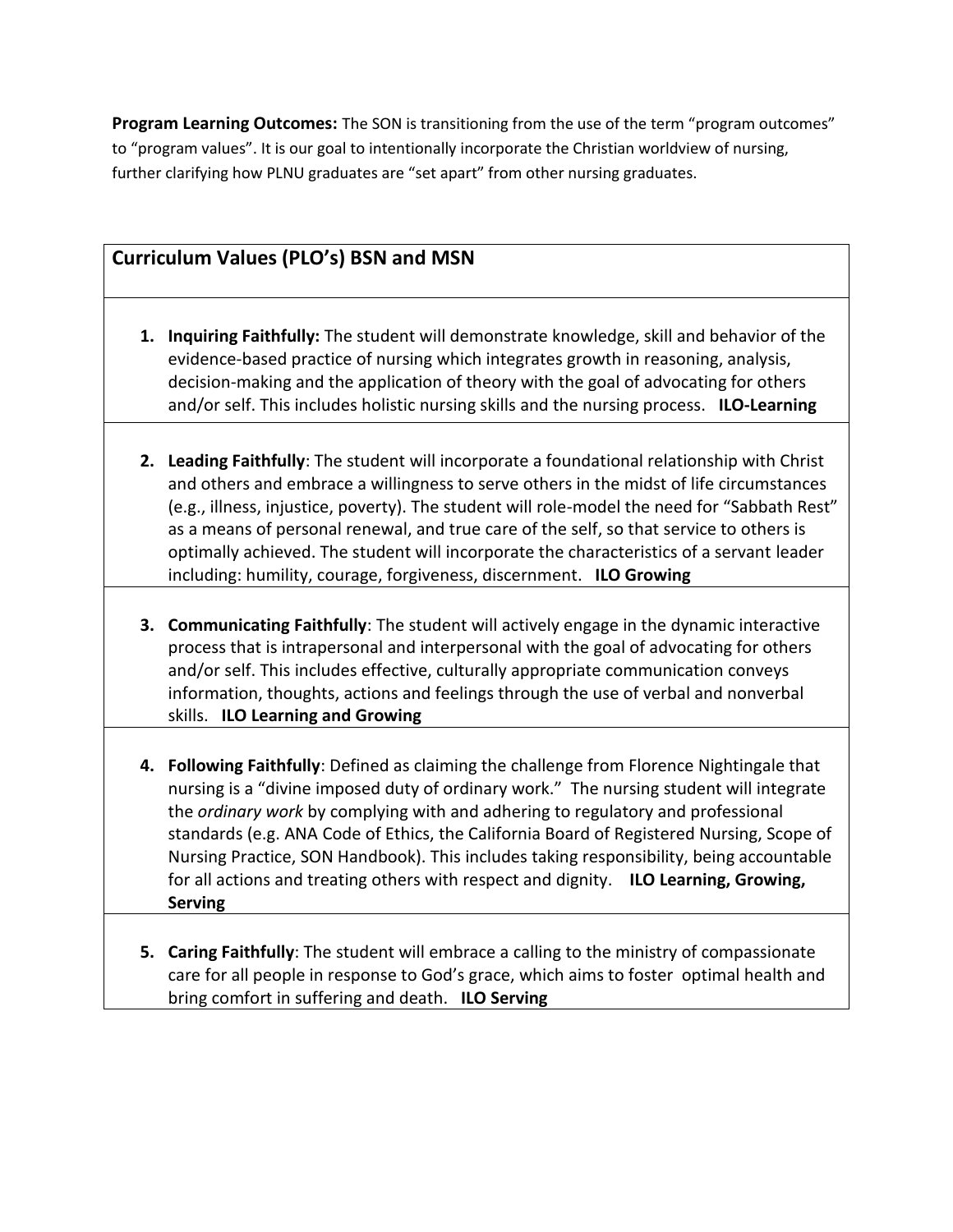# **Curriculum Map: See attached for BSN and MSN**

# **Multi-year Assessment Plan: BSN and MSN**

| 2011-12 | PLO 1, 2                                                                                           |
|---------|----------------------------------------------------------------------------------------------------|
| 2012-13 | PLO 3, 4, 5<br>Prepare CA Board of Registered Nursing Self-Study                                   |
| 2013-14 | Program Review and CA Board of Registered Nursing Site Visit                                       |
| 2014-15 | PLO 1, 2                                                                                           |
| 2015-16 | PLO 3, 4, 5                                                                                        |
| 2016-17 | Prepare Self-Study for Commission on Collegiate Nursing<br>Education (CCNE)<br>Review of all PLO's |
| 2017-18 | Site Visit for CCNE Re-Accreditation<br>Interim Site Visit CA Board of Registered Nursing          |
| 2018-19 | Program Review                                                                                     |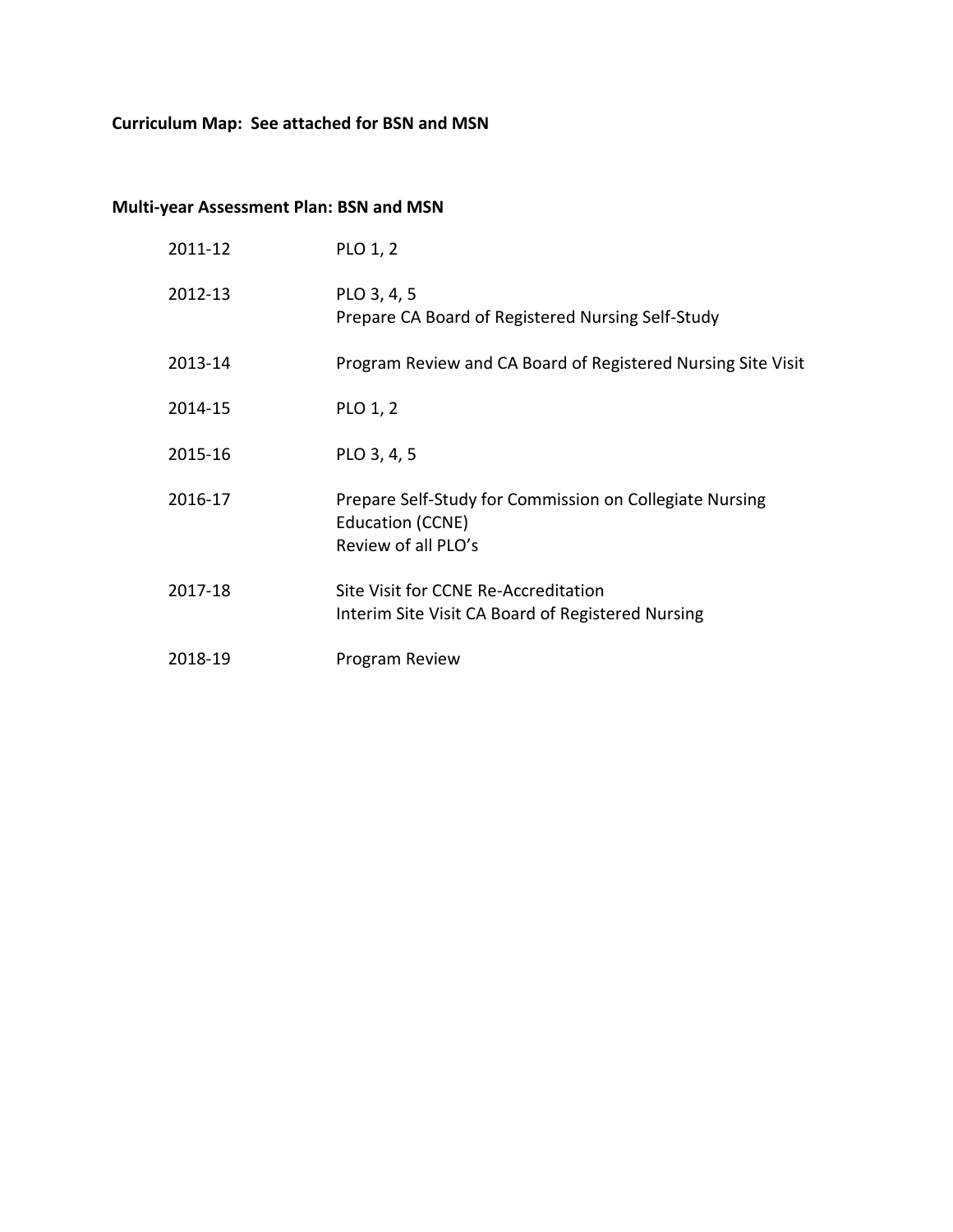### **Assessment Activities:**

### **Methods of Assessment and Criteria for Success for each PLO-BSN**

**1.** PLO's 1-5 First time pass rate on national licensing examination taken following graduation. Criteria for success: SON Benchmark of 90% pass rate for first time test takers.

#### **Summary of Data Collected and Analysis and Use of Results:**

| <b>Calendar Year</b> | <b>Number Graduates</b> | Number of 1 <sup>st</sup> time Test Takers | <b>Pass Rate</b> |
|----------------------|-------------------------|--------------------------------------------|------------------|
|                      |                         | passing NCLEX-RN®                          | Percentage       |
| 2003-2004            | 42                      | 36                                         | 85.71%           |
| 2004-2005            | 43                      | 39                                         | 90.6%            |
| 2005-2006            | 41                      | 33                                         | 80.4%            |
| 2006-2007            | 53                      | 50                                         | 94.3%            |
| 2007-2008            | 48                      | 47                                         | 97.9%            |
| 2008-2009            | 50                      | 49                                         | 98%              |
| 2009-2010            | 45                      | 43                                         | 95.5%            |
| 2010-2011            | 48                      |                                            |                  |

#### **First time NCLEX pass rate for PLNU**

In 2004 and 2006, NCLEX-RN® pass rates declined. This data prompted multiple faculty and student discussions. Subsequently, the faculty voted in the fall of 2006, that all students would be enrolled in a post-graduation, formal review program. Virtual ATI© (VATI©) was selected as an ATI© package enhancement not previously available to students. In addition, ATI© representatives are routinely scheduled to meet with students annually, at each level, to enhance knowledge about NCLEX- RN® test procedures and ATI© services. The CEC Chair (Associate Dean) has assisted faculty with implementation and effective utilization of the ATI© program.

Consistent with the 2004 and 2005 decline in NCLEX- RN® pass rates, initial PLNU scores for the ATI Comprehensive RN-Predictor, as shown in below, were lower than national average for similar programs. Due to administering the ATI Comprehensive RN-Predictor early in the semester, students may not have completed required program content and been given enough time to synthesize material. As a remedy, at the beginning of the Spring of 2007 the ATI Comprehensive RN-Predictor test was given. Then, based on individualized test results, students were assisted with a remediation plan, and students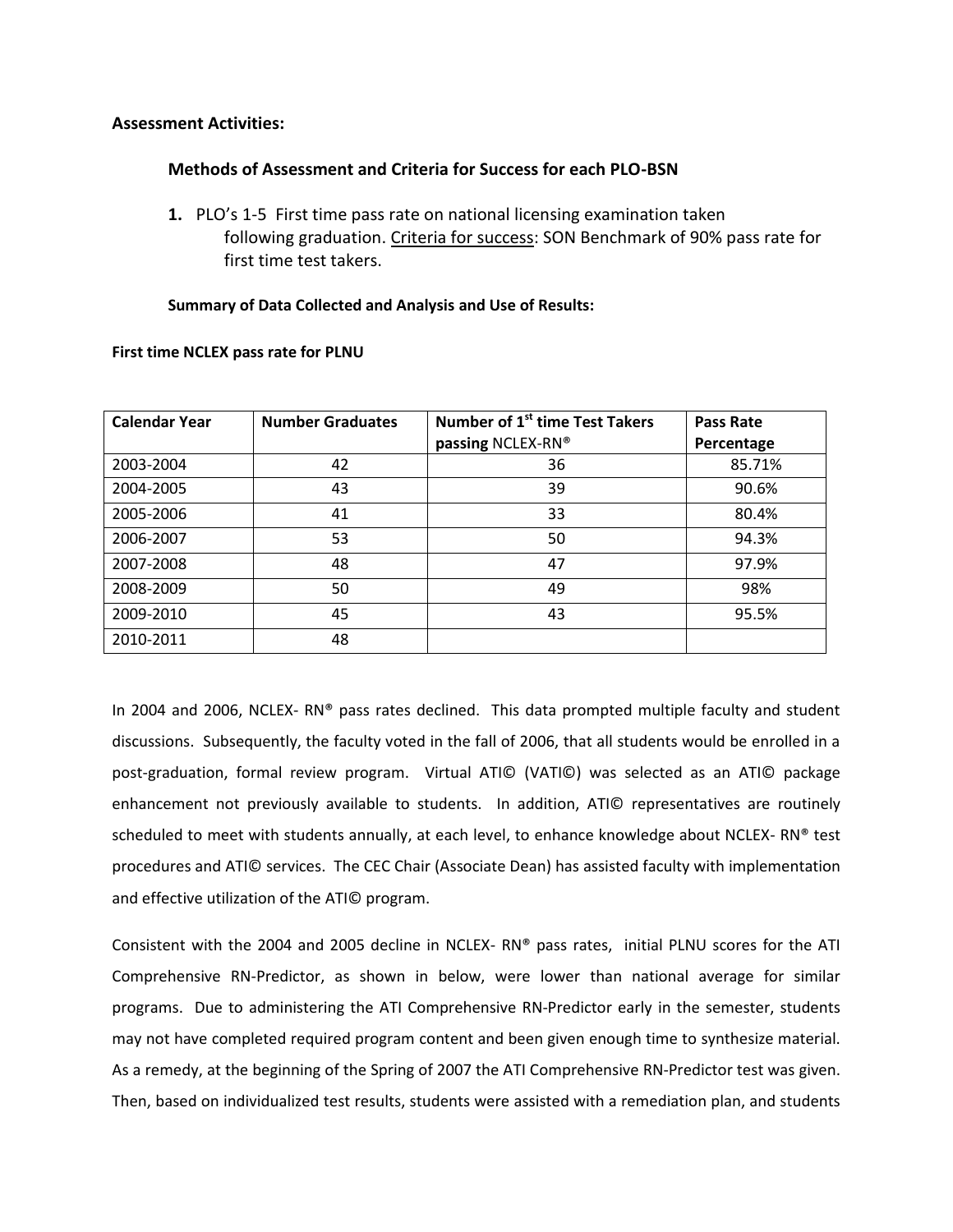identified as "at-risk" were required to meet with faculty for an individualized remediation plan. A different version of the ATI Comprehensive RN-Predictor was administered towards the end of that same semester. After graduation, each student is assigned a VATI© faculty member to work with individually as they prepare for NCLEX- RN®. VATI© remediation and NCLEX- RN® preparation are based on results from the final Comprehensive RN-Predictor exam.

|      | <b>PLNU Senior Students</b> | Mean for<br><b>BSN</b><br><b>National</b> |
|------|-----------------------------|-------------------------------------------|
|      |                             | Programs                                  |
| 2003 | 56.8%                       | 60.8%                                     |
| 2004 | 58.9%                       | 60.8%                                     |
| 2005 | 62.2%                       | 68.4%                                     |
| 2006 | 62.7%                       | 64.9%                                     |
| 2007 | 65.5%                       | 64.7%                                     |
| 2008 | 70.9%                       | 71.4%                                     |
| 2009 | 73.5%                       | 71.7%                                     |
| 2010 | 73.3%                       | 70.5%                                     |
| 2011 | 69.7%                       | 69.6%                                     |

#### **ATI Comprehensive RN-Predictor Results**

**2.** PLO's 1-5 Job Placement at the time of graduation. Prior to the downturn in the economy, 100% of graduates were finding RN positions. In the past two years, this has changed. We need to determine a SON benchmark/criteria for success.

| Academic Year | Job Placement at Graduation |  |
|---------------|-----------------------------|--|
| 2007          | 100%                        |  |
| 2008          | 92%                         |  |
| 2009          | 38%                         |  |
| 2010          | 32%                         |  |
| 2011          | TRD                         |  |

**Summary of Data Collected and Analysis and Use of Results:**

The downturn in the national economy in 2009 had huge impact on healthcare and related hiring practices. San Diego County was no exception and the dramatic decline in employment rates at graduation are evident. This trend continued into 2010. It was determined that the SON needed to be more intentional with assisting students to prepare for graduation, interviewing, and professionalism. These issues were the emphasis in the spring 2011 in NSG 480 Trends and Issues in Professional Nursing. With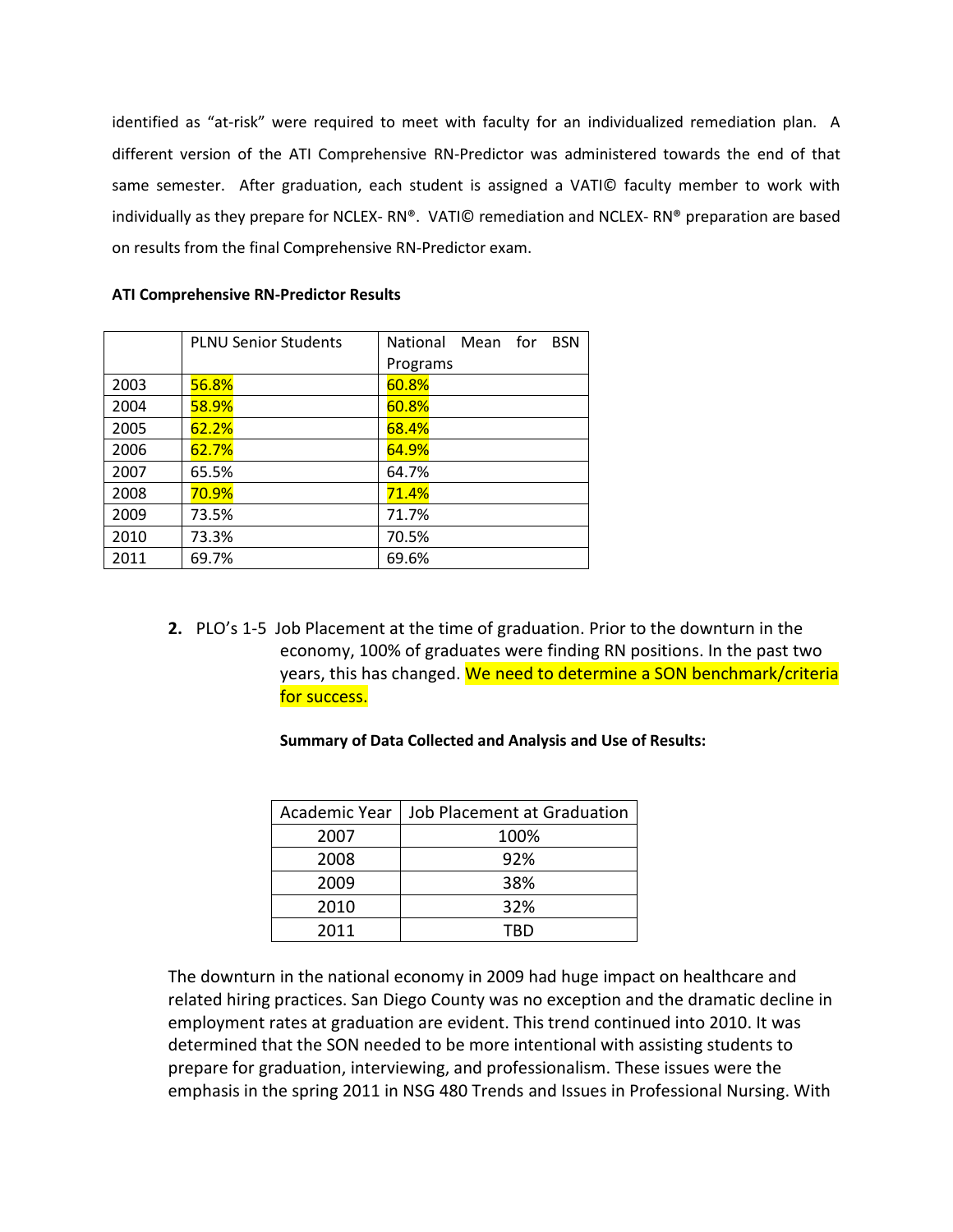the Offices of Strengths and Vocation, a Networking with Professionals event was established to bring in nurse managers and nurse recruiters from San Diego healthcare organizations to "interview" and review portfolios with senior nursing students. Data are still being analyzed for effectiveness. Early raw data demonstrates very positive feedback from both the students and the healthcare agency representatives.

We will continue with this opportunity for the spring 2012.

**3.** Critical Thinking ATI test given at beginning of sophomore year.

## **Methods of Assessment and Criteria for Success for each PLO-BSN**

We currently utilize this data at the sophomore level only. We need to be intentional with this data and administer it again during spring of the senior year for better assessment.

This would be for **PLO 1**-Inquiring Faithfully.

## **4.** Student Portfolio

## **Methods of Assessment and Criteria for Success for each PLO-BSN**

We currently assess the portfolio during the spring of the senior year. Students are evaluated on all **5 Outcomes/Values.** With the incorporation of LiveText this process will be much more identified and values assessed in a more standardized manner.

### **5.** ATI TEAS-Reading and Writing Assessment

### **Methods of Assessment and Criteria for Success for each PLO-BSN**

We do not currently utilize the TEAS scores (Reading at the  $4<sup>th</sup>$  grade level, and Math) as criteria for entry into the nursing major. Data only utilized by the sophomore team in determining strengths and areas for growth. For the NSG 150 freshmen (who will be in the sophomore class of 2011), TEAS scores demonstrate lower scores in Reading than in Math. Of the 8 students that did not score well on either Reading or Math, 5 were not successful for acceptance into the nursing major. We fully expect to have challenges with reading comprehension, reading of instructions and follow through.

We need to be more intentional with the use of this data in perhaps determining entry criteria. Would ultimately assess success in the nursing major-reflecting all **5 Outcomes/Values**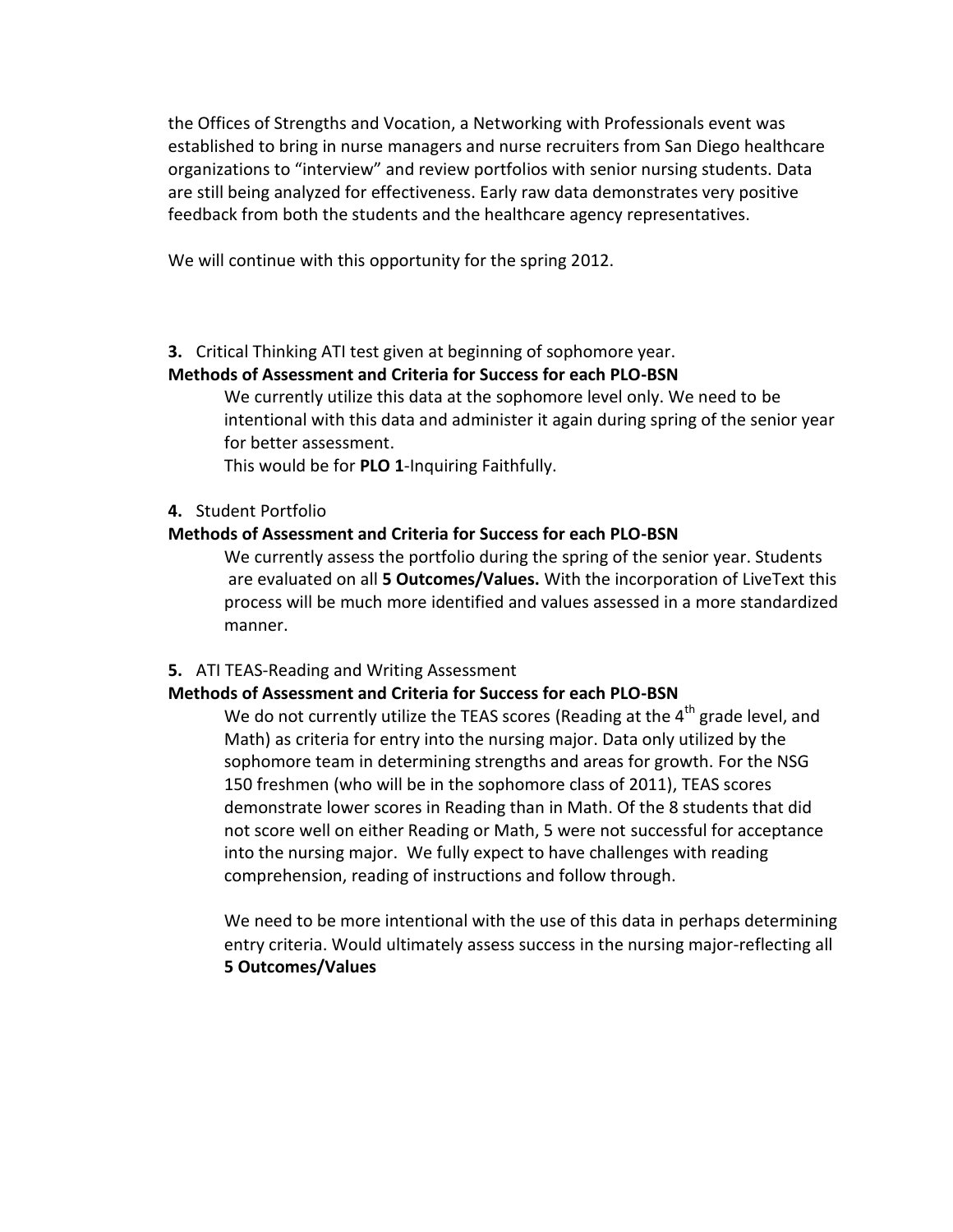### **Methods of Assessment and Criteria for Success for each PLO-MSN**

1. PLO's 1-5 State Certification for the Clinical Nurse Specialist Role We need to determine a SON benchmark/criteria for success. Currently, for all nurses who want to have the title of "Clinical Nurse Specialist" must have this certification through the Board of Registered Nursing in California. The process is an application and a fee. There is no testing.

| Cohort#      | <b>Total Number in</b> | CA Certification for | National Certification in |
|--------------|------------------------|----------------------|---------------------------|
|              | Cohort                 | <b>CNS</b>           | <b>Clinical Specialty</b> |
| 4-graduation | 9                      |                      | 2 attempted & passed      |
| Summer 2007  |                        |                      |                           |
| 5-graduation | 9                      | 5                    | 1 attempted & passed      |
| Summer 2008  |                        |                      |                           |
| 6-graduation | 3                      | 3                    | O                         |
| Summer 2009  |                        |                      |                           |
| 7-graduation | 12                     | 10                   | 2 attempted & passed      |
| Summer 2010  |                        |                      |                           |

2. PLO's 1-5 National Examination pass rate for the Clinical Nurse Specialist Role.

Criteria for success: SON Benchmark of 85% pass rate for those who choose to take the national examination. National certification is not required in California, and therefore, many students do not choose to take. Of the 5 PLNU MSN graduates who elected to take the national certification, all passed giving a 100% pass rate.

- 3. PLO's 1-5 Student Portfolio-with the incorporation of LiveText this assessment will be much more intentional. We currently review student portfolios during the spring semester in the Capstone course.
- 4. Exit Interviews-each MSN student is given a list of questions and the responses to these are discussed with the MSN Program Director at an Exit Interview in May/June of each year for the graduating class. Results from these interviews are utilized as a part of ongoing program improvement. We need to modify this process so that it incorporates the 5 PLO's in addition to other programatic areas such as: resources, classroom/learning environment, etc.